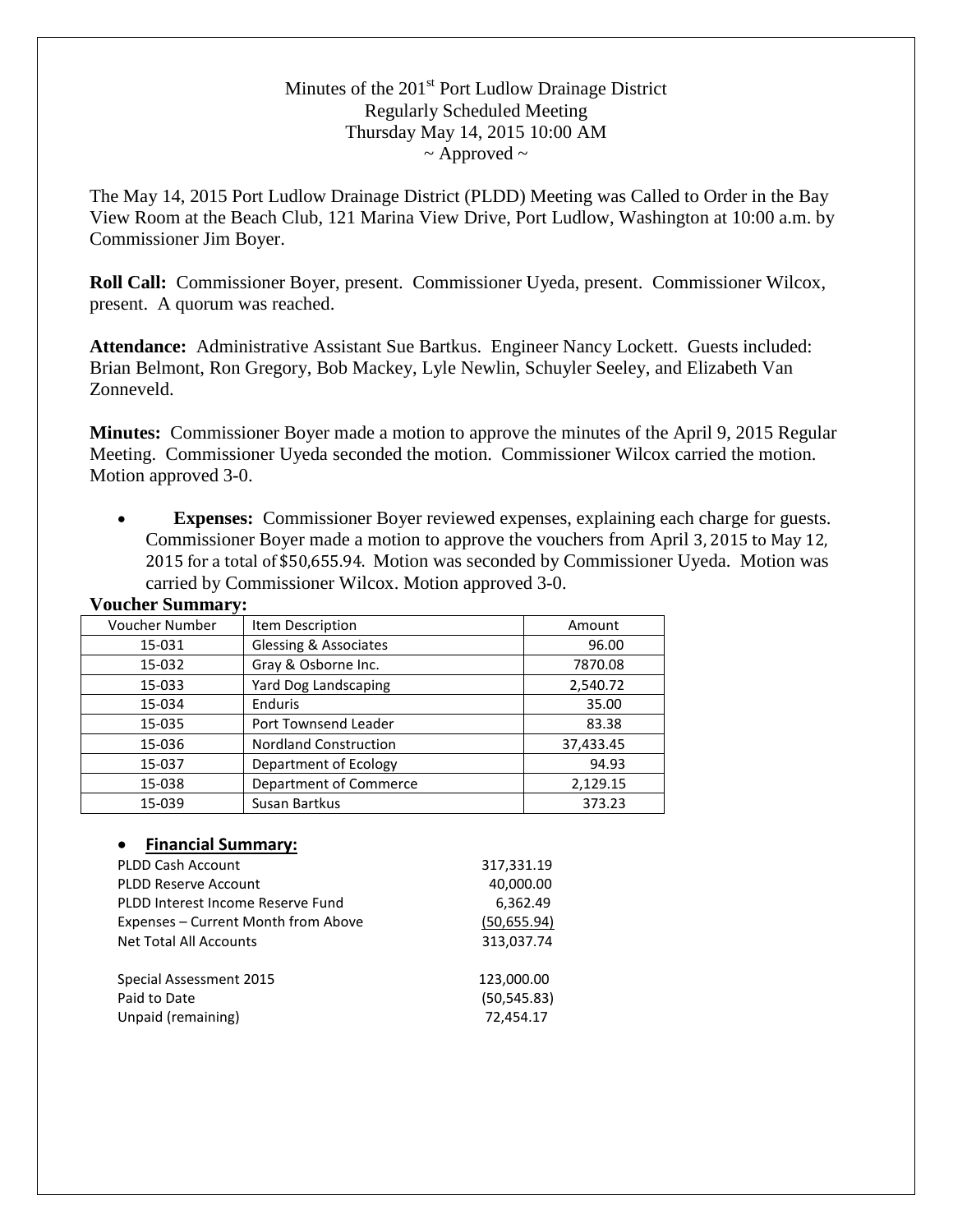## **Old Business:**

- 1. Chair Commissioner Wilcox noted that there were two owners who were unwilling to grant easements for the **Cascade** project. Consequently, Engineer Lockett developed an alternate solution for that area with owners of neighboring lots who were willing to grant easements on their properties. Commissioner Boyer informed all that this meeting would recess after agenda business, and resume at the site of the Barnes and Collins properties on Cascade Lane. This will allow Commissioners and any present to view the area of the proposed change and to speak with Patrick Wakefield, a certified arborist with Treeguy for his assessment of the trees and the impact of their removal.
- 2. Engineer Lockett reported that the Jefferson County Public Works contribution to **Trader Lane** project would be \$3,597.29. A letter will be prepared by Commissioner Wilcox to be sent to Monte Reinders requesting the reimbursement. Engineer Lockett noted that she would look over the site this day so the contractor, Nordland Construction, could have the property releases. Commissioners noted the issue of money transfer from owners on Trader Lane to PLDD for the resurfacing costs of their driveways might involve restructuring the PLDD filing status by County & State bookkeeping regulations. This ultimately would cost the PLDD much more than the driveway resurfacing, which wasn't divided into a separate schedule by Nordland Construction. Commissioner Boyer made a motion to accept the Trader Lane project as completed and that the PLDD pay without asking Trader Lane owners for reimbursement of re-surfacing costs. Commissioner Wilcox seconded the motion. Commissioner Uyeda carried the motion. Motion approved 3-0.
- 3. Commissioner Boyer reported that the PLDD had come up with a draft resolution to accept Condominium owners as eligible to run and hold a seat on the PLDD Board. He felt that the Commissioners should have a meeting with Attorney Seaman to refine the PLDD resolution language but that the voting process should remain as it is. Commissioner Wilcox will contact Mr. Seaman to attend the June PLDD meeting. Guests and Commissioners discussed other factors regarding voting rights at length. Elizabeth Van Zonneveld noted that PLDD is a junior taxing District and subject to Washington State laws and regulations regarding the voting process.

# **New Business:**

- 1. Schuyler Seeley, resident of 85 Goldfinch Lane (lot # 4-0-031), informed Commissioners that he had an erosion problem and he was concerned about a proposed trail being cut into the bank of the Greenbelt area by the Trails Committee and creating a hazardous situation. Commissioner Wilcox asked Engineer Lockett to look at the area. She and Commissioner Uyeda will meet Mr. Seeley at his property at 12:00 p.m. the day of this meeting to observe the area in question.
- 2. Commissioner Boyer made a motion that the PLDD Annual State Auditor report be accepted as prepared by assistant Bartkus and accountant Glessing and submitted to the Auditor office. Commissioner Uyeda seconded the motion. Commissioner Wilcox carried the motion. Motion approved 3-0.